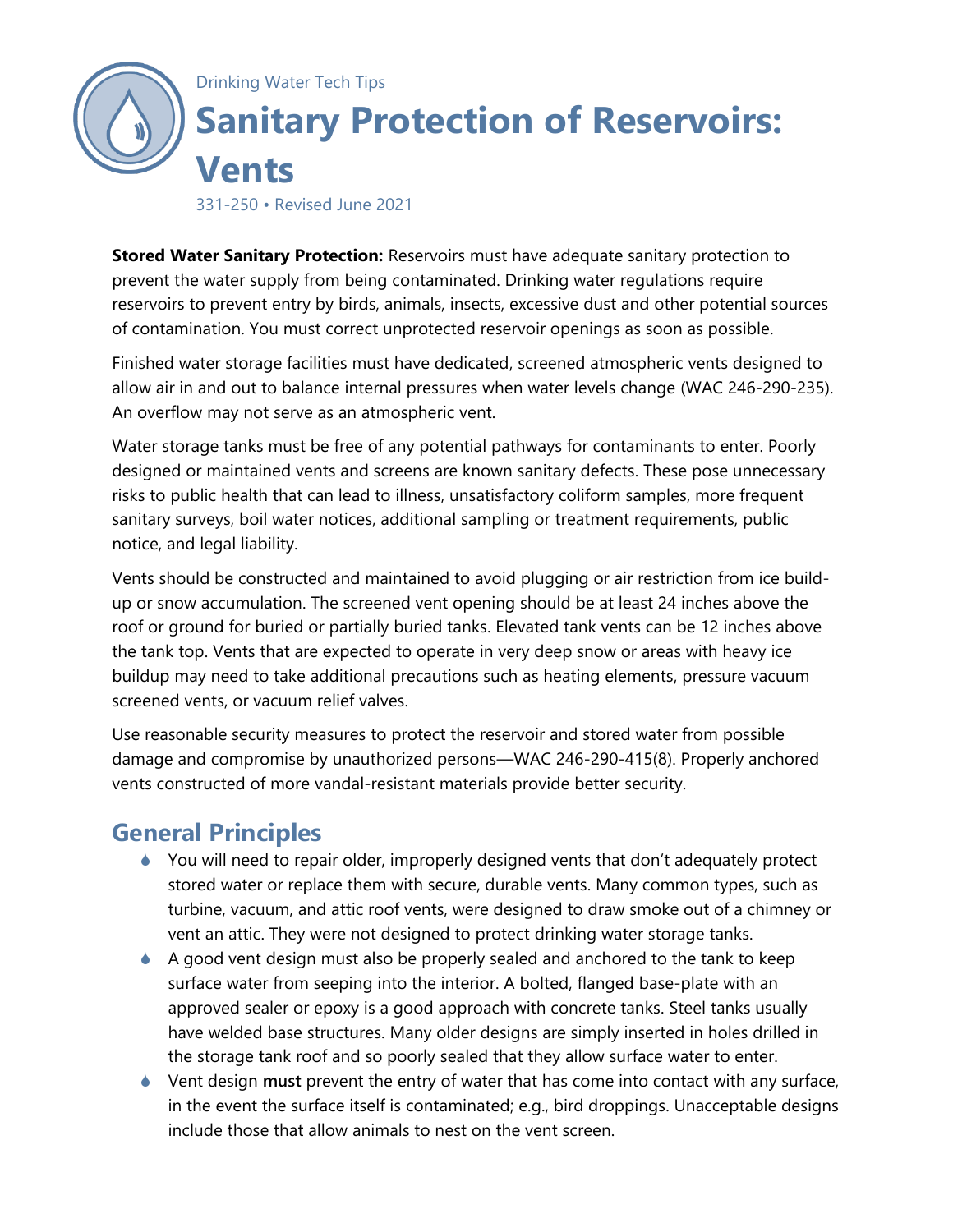- Screened openings should be observable, to confirm screen integrity. To reduce maintenance, all vent components should be constructed of corrosion-resistant materials.
- ♦ Tank tops should be kept clean to prevent build-up of leaves, moss, pine needles, branches, and other debris. These can harbor *E. coli* and pathogens like *Salmonella spp.*, which are found in bird droppings. Surface water is highly contaminated, making a vent sanitary defect a possible threat to public health.
- All systems must have an active Operations and Maintenance Program to document routine self-inspections, the results, and follow-up work. For guidance on routine preventive maintenance, see *[Preventive maintenance program: Guide for small public](http://www.doh.wa.gov/portals/1/documents/pubs/331-351.pdf)  [water systems using groundwater](http://www.doh.wa.gov/portals/1/documents/pubs/331-351.pdf)* 331-351. Routine inspections can also detect damage from corrosion, vandals, severe weather, or animal activity.

# **Examples of Good Vent Designs**

Vents must have screens to keep insects and animals out of the reservoir. We recommend using durable 24-mesh noncorrodible screen backed with 4-mesh screen. Vent openings must face downward or have shielding to minimize the entrance of insects, rainwater, rain splash, and excessive dust. Modern vent designs protect against icing, vacuum conditions, and tampering. Vent size must be adequate to relieve vacuum during peak-flow conditions. Consult with an engineer when retrofitting vents on larger steel reservoirs to avoid structural damage caused by inadequate vent capacity, especially if vents may experience ice buildup.



### **Gooseneck or J-Type Vents**

These vents are generally considered to provide adequate sanitary protection. They may be constructed out of PVC, steel, ductile iron, or other material. All vents must be sealed and secured to the roof to keep out contaminated surface water and to deter vandalism. The screened open end should be the recommended minimum height above the roof to extend above snow levels, to keep out water splatter, and prevent pulling in contaminated dust.

## **Mushroom-Style Vents**

These vents, made of durable noncorrodible steel, have an internal downward or vertical screen with hood shield and are secured or sealed to the reservoir roof to keep out contaminants. If constructed of sturdy material they provide added security from tampering.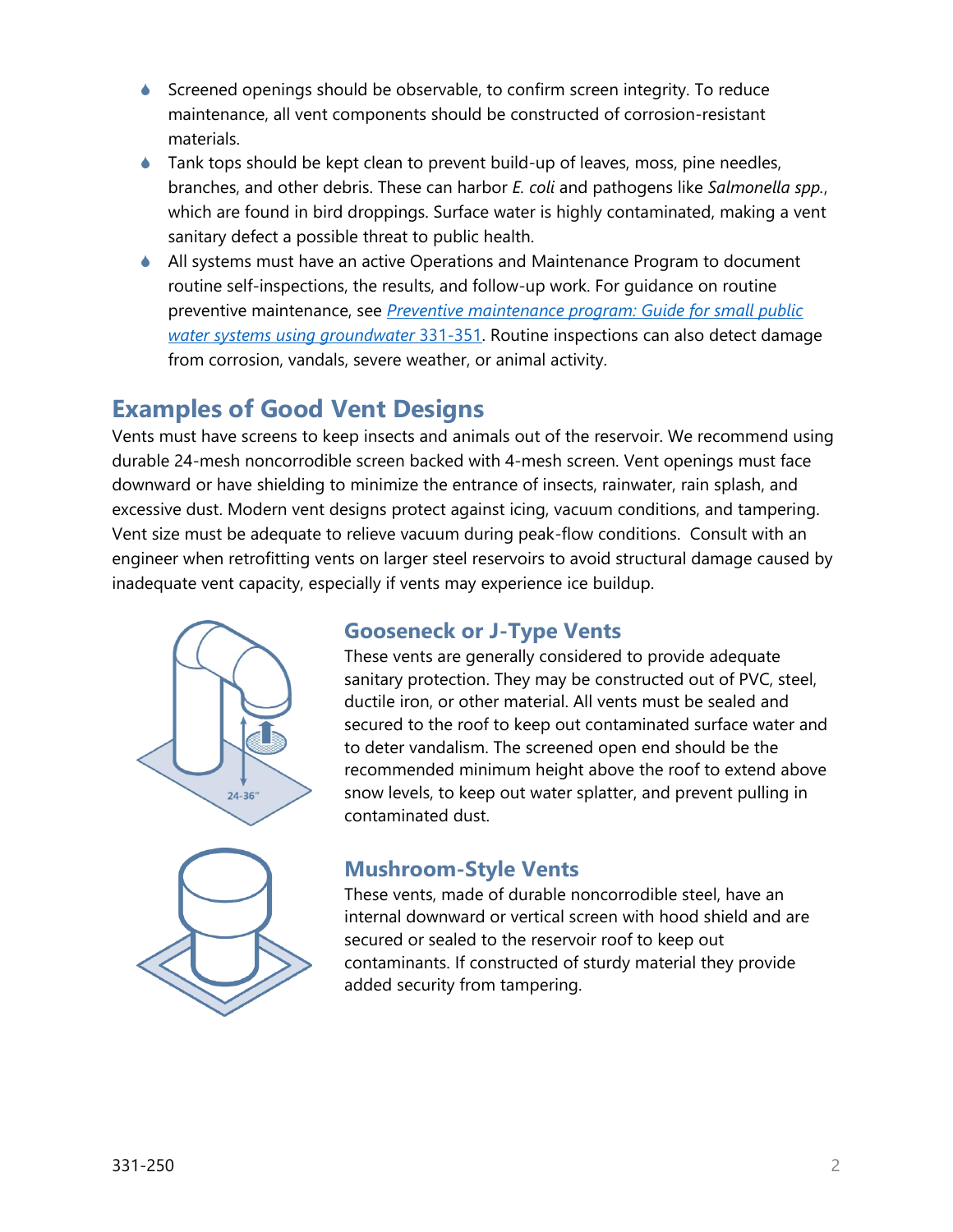



## **Mushroom-Style Vents with Shrouds**

These vents have a wrap-around shield to protect from precipitation and splatter from surface water potentially contaminated with disease causing microorganisms such as *Salmonella spp* from bird feces. The shroud may be part of the original vent design or added to improve the sanitary protection of an existing vent.

### **Mushroom-Style Vents with Shrouds**

Vents like this have screens facing downward providing excellent protection. Some commercial models may have multiple screens that are designed to relieve vacuum conditions if they become covered in ice.

# **Examples of Poor Vent Designs**

Many existing reservoir vents are deteriorating or poorly designed and require upgrades to protect stored water adequately. Replace poorly designed, damaged, or deteriorated vents with vents made of durable material and adequate security to keep contaminants out.



### **Sidewall Vents—not the Same as Overflows**

A screened opening on the side of a tank provides little or no protection from rain, tank run-off, or windblown contaminants. Install a downward facing extension or hood, and screen the downward-facing open end. An overflow is not considered a vent. Overflow outlets must open downward. **You must modify these or install a dedicated vent.**



### **Modified Sidewall Vents**

Sidewall vents that are constructed of a length of pipe can usually be modified with a pipe elbow connection and a 24 mesh noncorrodible screen cover. Again, it is important to point out that every finished water storage tanks must have dedicated atmospheric vents; WAC 246-290-235(1). Vents like this, if located at the top of a storage tank, will be very difficult to inspect regularly. If this is not used as an overflow it is a good design that provides adequate sanitary protection.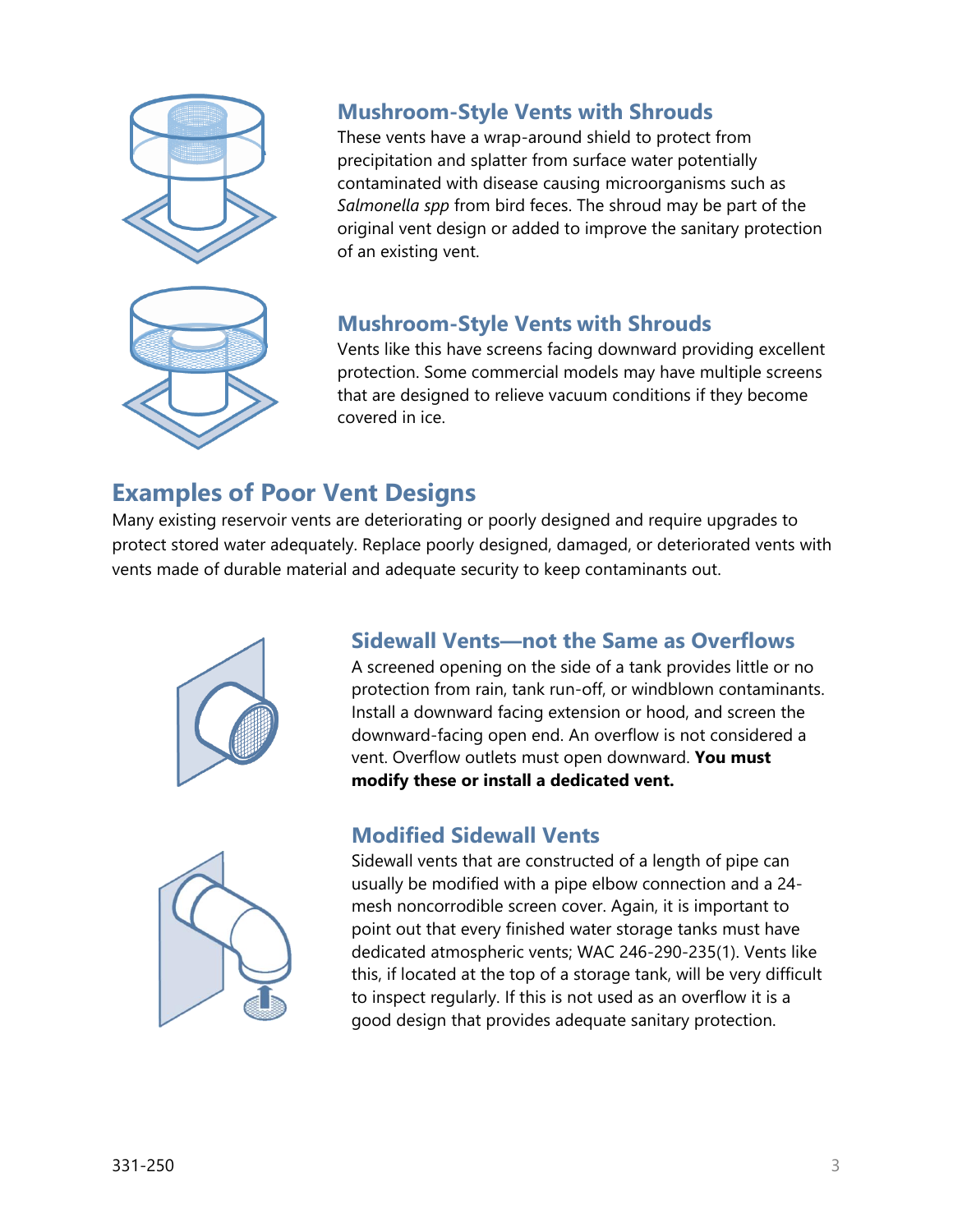

#### **Sidewall Vents**

When sidewall vents are not a standard round shape they will have to be modified with a hood that directs the opening downward. Wood stave tanks and storage tanks with top sections constructed of wood framing usually have wide areas of sidewall screen that is not protected from rain, tank run-off, or windblown contaminants. **You must add a shield or replace them with an acceptable design.**



#### **Installed Rain Covers**

These may be installed over sidewall vents. Ideally, the screens will be on the downward facing opening. Screens that extend over larger areas will be very difficult to shield from contaminants.

#### **Acceptable Vent Design**



## **Chimney Vents**

The screened area is not adequately hooded. The screen must be high enough off the roof to prevent rain splatter from entering the vent. They are typically not adequately sealed to the roof top to keep out surface runoff. Thin galvanized steel construction is prone to corrosion or structural failure. Check the strength of the connection and the integrity of the seal between vent and reservoir roof. **You must replace them or modify them to provide adequate sanitary protection.**



### **Vents without Rain or Spatter Protection**

This type of vent is common on small or large storage tanks. They can vary widely in shape and size. The sanitary risk is the exposed screen area that is not shielded from rain, splatter or dust. These vents can be modified by installing a protective shield (shroud) over the screened area. **You must add a shield or replace them with an acceptable design.**



#### **Vents without Rain or Spatter Protection**

This type of vent has the same sanitary defects as those shown above and pose the same contamination risk. They are commonly found on very large welded steel tanks with capacities of millions of gallons. **You must add a shield or replace them with an acceptable design.**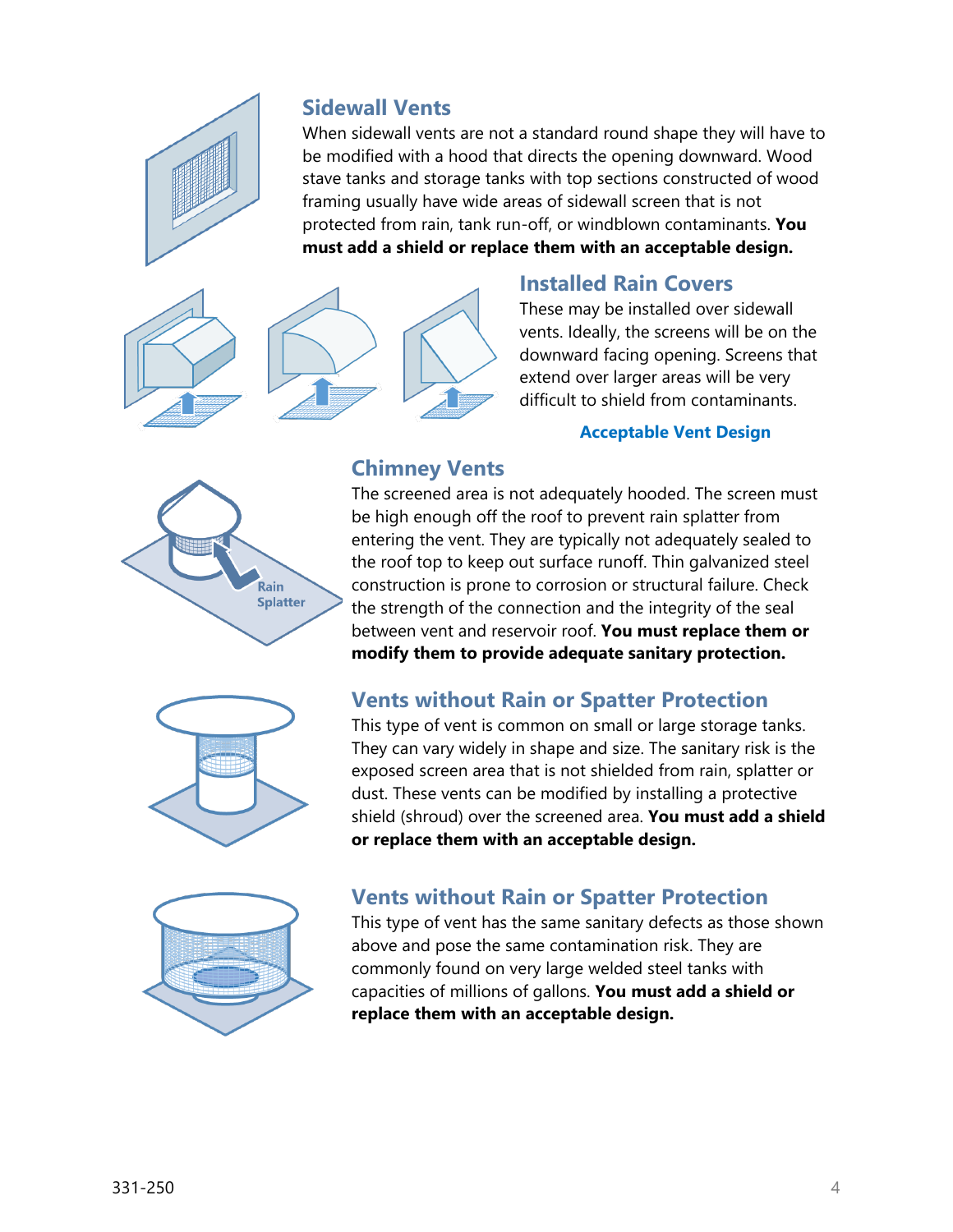





# **Turbine Vents**

You cannot retrofit these vents to eliminate the potential for contaminants to enter. They are designed to vent smoke from chimneys, not to vent finished water storage tanks. There may not even be a screen installed. Wrapping them entirely in a fragile, easily damaged screen is not an adequate fix. **You must replace them with an acceptable design.**

### **Vacuum Chimney Vents**

You cannot retrofit these vents to eliminate the potential for contaminants to enter. They are designed to vent smoke from chimneys not to vent finished water storage tanks. The screen inside allows contaminants to fall directly into the tank. Wrapping them entirely in a fragile, easily damaged screen is not an adequate fix. **You must replace them with an acceptable design.**

## **Upward Facing Vents**

A screened or unscreened upward-facing opening provides no protection from contaminants. Rain can enter and animals can nest on them. **You must replace an upward-facing vent with an acceptable design.**

## **Plastic Tank Built In Vents**

Most plastic tanks have small poorly constructed vents built into the hatch lid. These do not keep out contaminated water or other material that may be present on the top of the lid. These must be sealed and a proper vent installed such as the inverted pipe vent shown here. **You must seal the existing vents and install an acceptable design.**

# **Other Considerations**

- ♦ Vent area should be large enough to limit the pressure drop in the tank under all operating conditions, including worst case scenarios (e.g., broken transmission main).
- ♦ Inspect storage tank vents at least once per year. You must replace corroded, broken, or missing screens and other unprotected openings as soon as possible.
- Make reservoir vent inspections a routine activity and schedule them as part of an Operations and Maintenance Program. Take photos documenting the condition of screens. Climb tanks under safe conditions and good weather. Don't wait until the lab reports contamination to perform an inspection.
- Inspect reservoir vents after severe weather, storms, or high winds. Falling limbs can damage vents and vent screens. Trimming or removing trees that overhang a storage tank can prevent significant costs from tree falls and reduce or eliminate debris build-up from leaves, branches or needles.